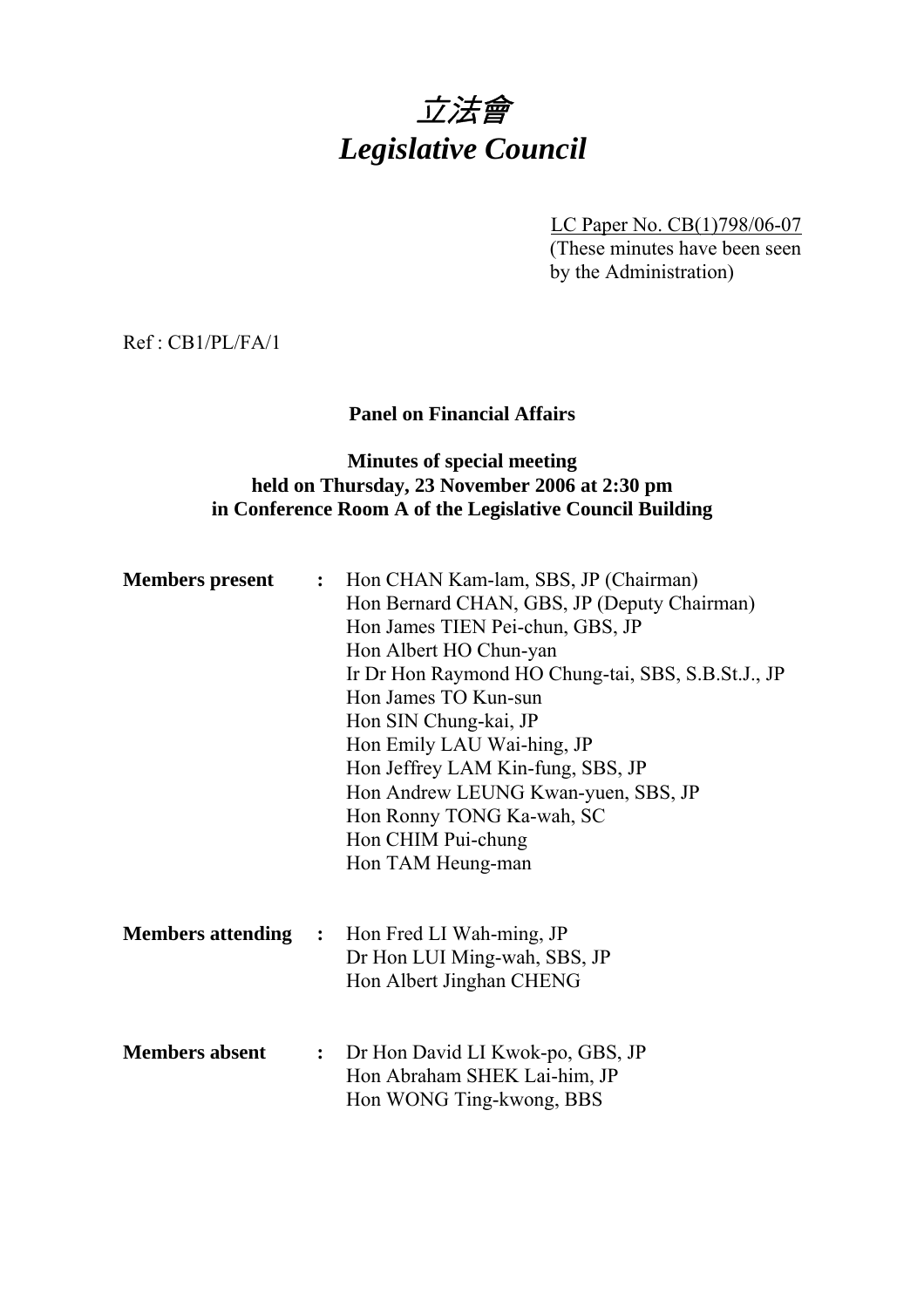|                                           |                | $-2-$                                                                                                              |  |  |
|-------------------------------------------|----------------|--------------------------------------------------------------------------------------------------------------------|--|--|
| <b>Public officers</b><br>attending       | $\ddot{\cdot}$ | Mrs Dorothy MA<br>Principal Assistant Secretary for Financial Services and<br>the Treasury<br>(Financial Services) |  |  |
| <b>Attendance by</b><br><b>Invitation</b> |                | Securities and Futures Commission<br>Mr Brian HO<br><b>Executive Director (Corporate Finance)</b>                  |  |  |
|                                           |                | Ms Gail Kay HUMPHRYES<br>Director (Corporate Finance)                                                              |  |  |
|                                           |                | Hong Kong Exchanges and Clearing Limited                                                                           |  |  |
|                                           |                | Ms Christine KAN<br>Vice President (Listing Division)                                                              |  |  |
| <b>Clerk in attendance :</b>              |                | <b>Miss Polly YEUNG</b><br>Chief Council Secretary (1)5                                                            |  |  |
| <b>Staff in attendance</b>                |                | $\therefore$ Ms Pauline NG<br><b>Assistant Secretary General 1</b>                                                 |  |  |
|                                           |                | Mr KAU Kin-wah<br>Assistant Legal Adviser 6                                                                        |  |  |
|                                           |                | Ms Elyssa WONG<br>Deputy Head (Research and Library Services Division)                                             |  |  |
|                                           |                | Ms Diana WONG<br>Research Officer 2                                                                                |  |  |
|                                           |                | Ms Rosalind MA<br>Senior Council Secretary (1)8                                                                    |  |  |
|                                           |                | Ms Annette LAM<br>Senior council Secretary (1)3                                                                    |  |  |
|                                           |                | Ms Sharon CHAN<br>Legislative Assistant (1)8                                                                       |  |  |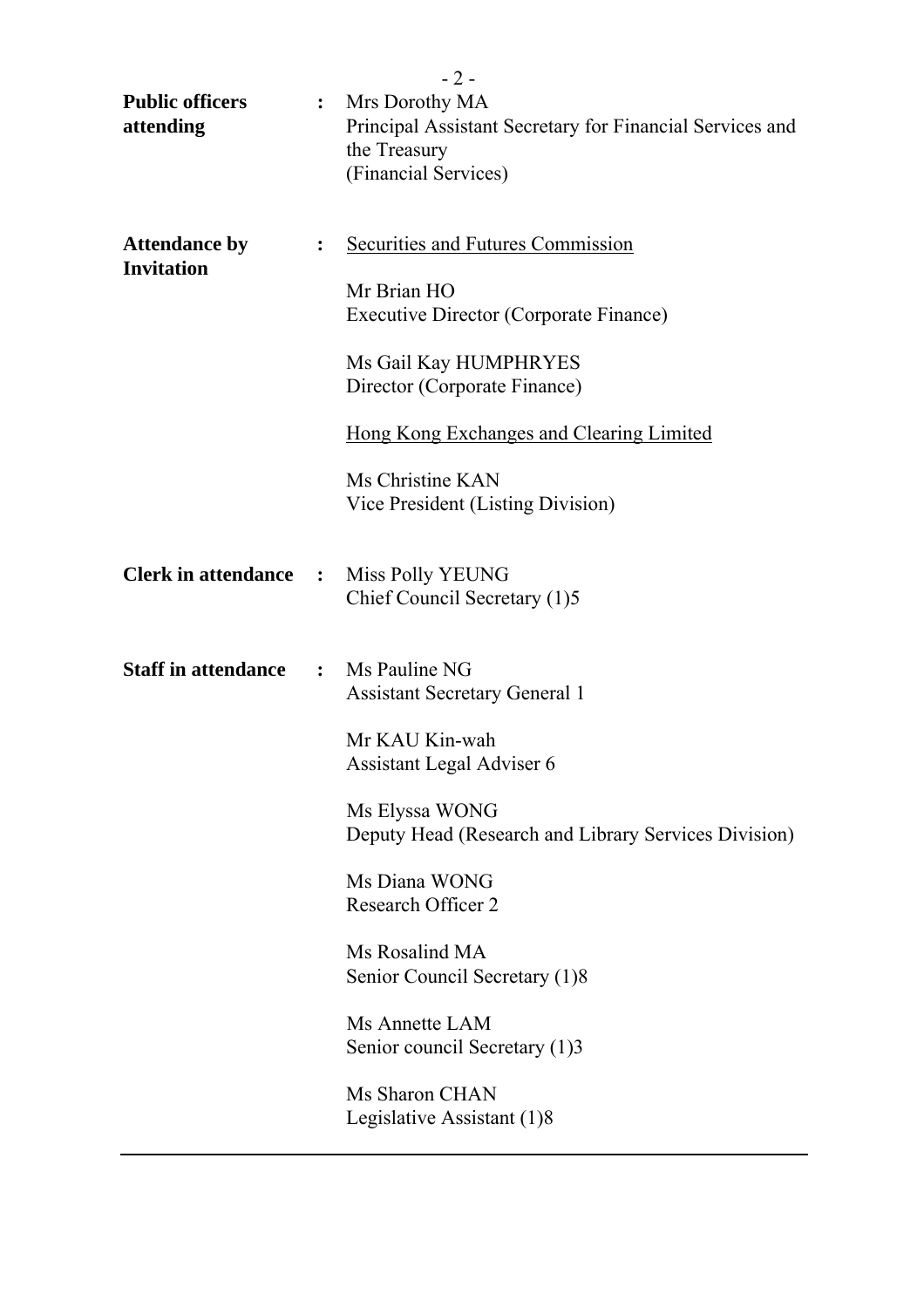| Issues relating to change in shareholding in PCCW Limited           |                                                                                                                                                   |
|---------------------------------------------------------------------|---------------------------------------------------------------------------------------------------------------------------------------------------|
| Relevant written responses to questions prepared by the Secretariat |                                                                                                                                                   |
|                                                                     | LC Paper No. $CB(1)2040/05-06(01)$ — List of questions relating to change<br>in shareholding in PCCW Limited<br>prepared by the LegCo Secretariat |
| LC Paper No. $CB(1)2076/05-06(02)$                                  | -Paper provided by the Securities<br>and Futures Commission, and The<br>Stock Exchange of Hong Kong<br>Limited                                    |
|                                                                     | LC Paper No. $CB(1)2089/05-06(01)$ — List of further questions relating to<br>change in shareholding in PCCW<br>Limited                           |
| LC Paper No. $CB(1)153/06-07(01)$                                   | — List of questions relating to issues<br>under the purview of the Panel on<br><b>Financial Affairs</b>                                           |
| LC Paper No. $CB(1)308/06-07(01)$                                   | -Paper provided by the Securities<br>and Futures Commission, and The<br>Stock Exchange of Hong Kong<br>Limited                                    |
| LC Paper No. CB(1)308/06-07(05)                                     | -Letter dated 15 November 2006<br>from Mr Richard LI, Chairman of<br>PCCW Limited (English version<br>only)                                       |
| LC Paper No. $CB(1)334/06-07(01)$                                   | -Paper provided by the Securities<br>and Futures Commission                                                                                       |
| LC Paper No. $CB(1)355/06-07(01)$                                   | -Statement of Mr Francis LEUNG<br>issued on 21 November 2006 $(\#)$                                                                               |
| Announcements by PCCW Limited (#)                                   |                                                                                                                                                   |
| LC Paper No. CB(1)308/06-07(02)                                     | —PCCW's<br>Announcement<br>on<br>"Proposed sale by PCRD of its<br>shares in the Company" issued on<br>10 July 2006                                |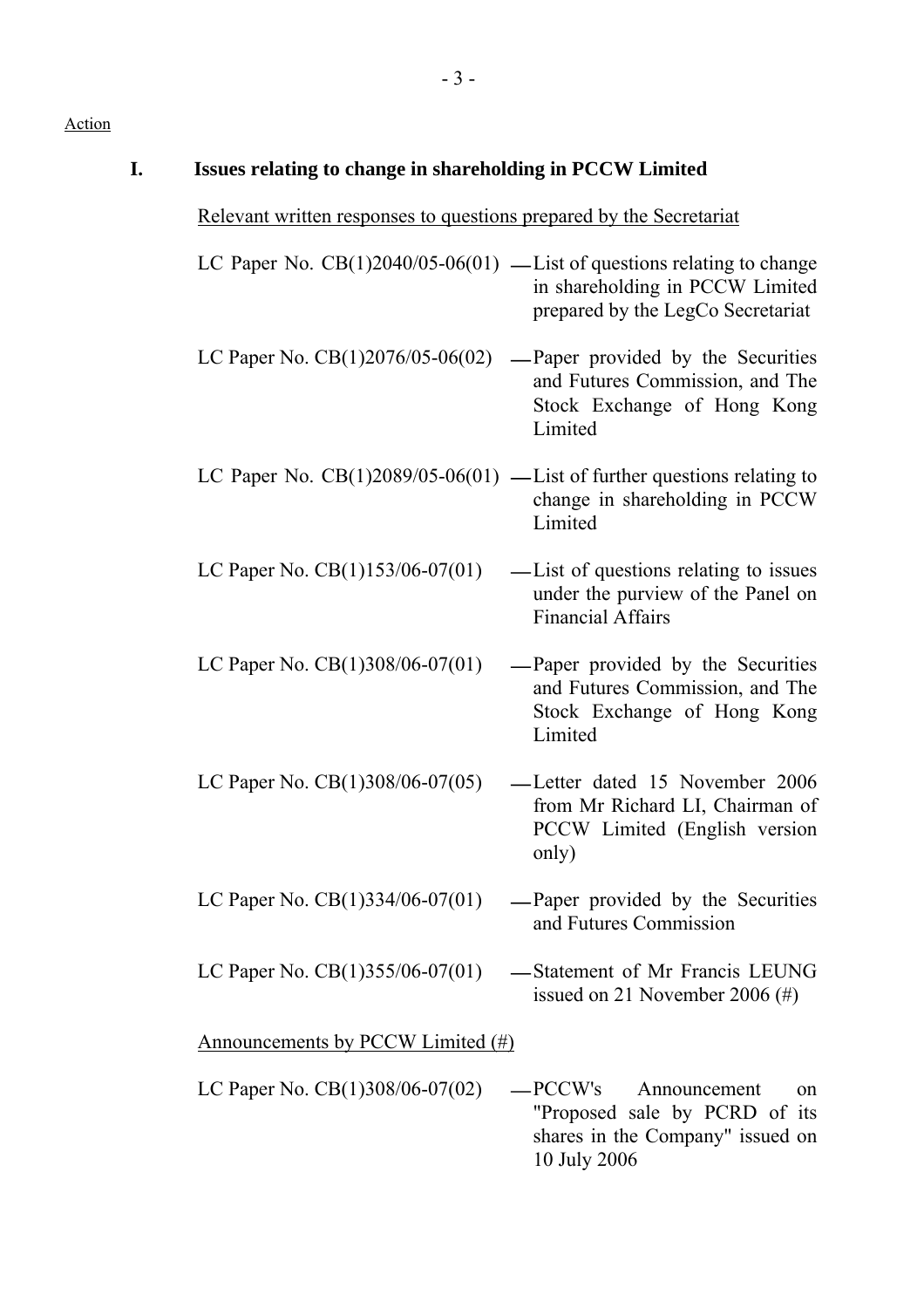| LC Paper No. $CB(1)308/06-07(03)$ | -PCCW's Announcement on |                                  |                                  |  |
|-----------------------------------|-------------------------|----------------------------------|----------------------------------|--|
|                                   |                         |                                  | "Discontinuation of discussions" |  |
|                                   |                         |                                  | with Macquarie and               |  |
|                                   |                         | TPG/Newbridge" issued on 25 July |                                  |  |
|                                   | 2006                    |                                  |                                  |  |
|                                   |                         |                                  |                                  |  |

LC Paper No.  $CB(1)308/06-07(04)$   $-PCCW's$  Announcement on "Proposed Sale by PCRD of its shares in PCCW" issued on 12 November 2006

#### Question raised at Council meeting on 8 November 2006 (#)

LC Paper No.  $CB(1)335/06-07(01)$  — Draft Hansard on Oral Question No. 1 raised by Hon Emily LAU on "Acquisition of assets and shares in a listed telecommunications company" at Council meeting on 8 November 2006

#### Relevant information prepared by the Secretariat

- LC Paper No. FS18/05-06 Fact sheet on "Foreign press reports on the development of change in shareholding of PCCW Limited" from 20 June 2006 to 2 August 2006 prepared by Research and Library Services Division of the Secretariat (RLSD) (English version only) (#) LC Paper No. FS19/05-06 —Fact sheet on "Local press reports on the development of change in shareholding of PCCW Limited" from 19 June 2006 to 2 August 2006 prepared by RLSD (Chinese
- LC Paper No. FS07/06-07 Fact sheet on "Local press reports on the development of change in shareholding of PCCW Limited" from 3 August 2006 to 20 November 2006 prepared by RLSD (Chinese version only) (#)

version only) (#)

LC Paper No. FS08/06-07 - Fact sheet on "Foreign press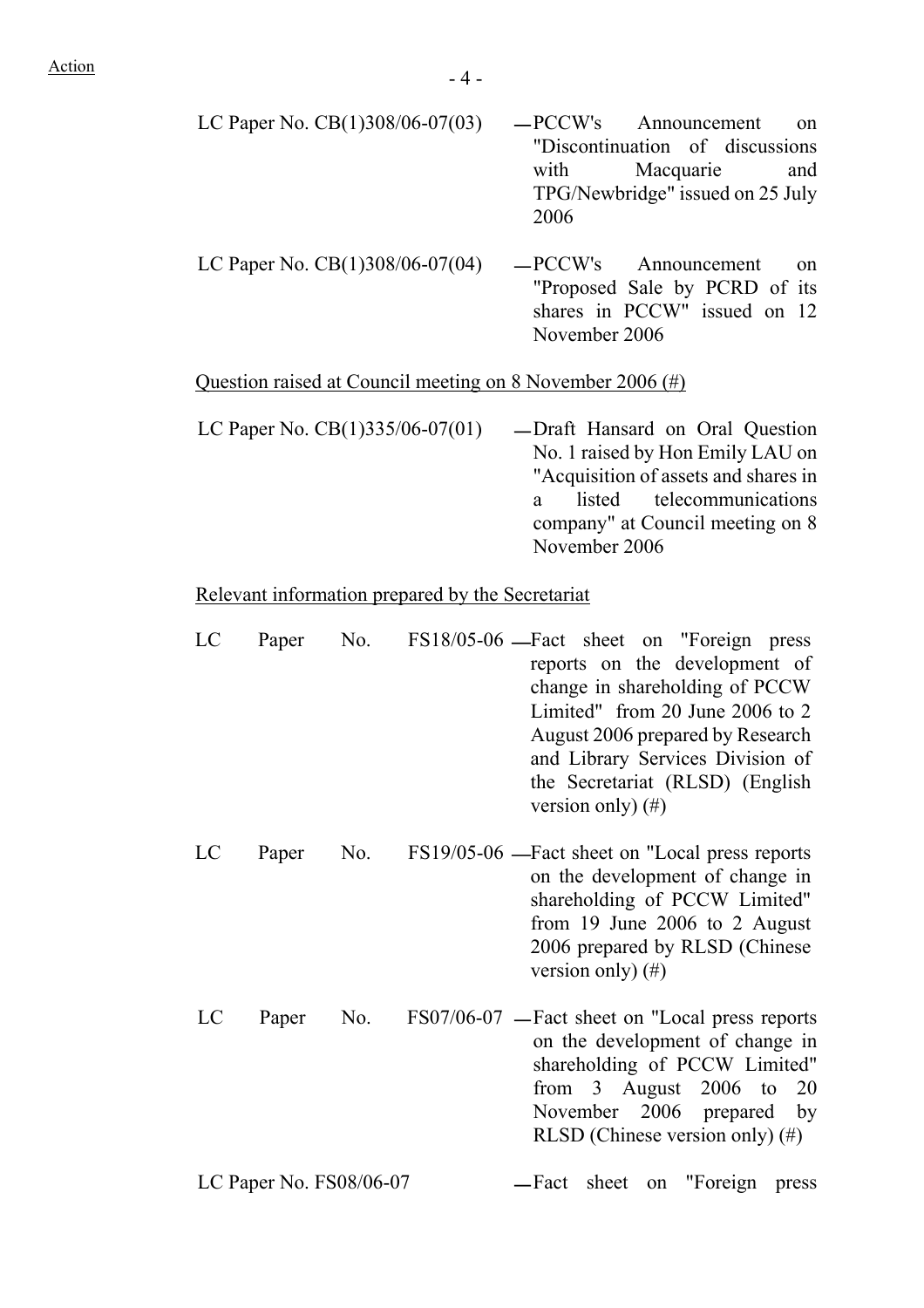reports on the development of change in shareholding of PCCW Limited" from 3 August 2006 to 20 November 2006 prepared by RLSD (English version only) (#)

- LC Paper No.  $CB(1)335/06-07(02)$  -Extract from "The Codes on Takeovers and Mergers and Share Repurchases" provided by the Legal Service Division
- *(#) Papers also relevant to Panel on Information Technology and Broadcasting*

Letters from the parties concerned

- LC Paper No.  $CB(1)2090/05-06(01)$  -Reply dated 2 August 2006 from Mr Richard LI, Chairman of PCCW Limited∆
- LC Paper No.  $CB(1)2090/05-06(02)$  -Reply dated 2 August 2006 from Mr Francis LEUNG of Fiorlatte Limited∆
- LC Paper No.  $CB(1)2181/05-06(01)$  Reply dated 6 September 2006 from Mr Francis LEUNG of Fiorlatte Limited∆
- *∆ Replies provided by Mr Richard LI and Mr Francis LEUNG on a confidential basis*

#### Introductory remarks

 The Chairman welcomed the attending representatives and said that the purpose of this special meeting was to discuss issues relating to the change in shareholding in PCCW Limited (PCCW) within the purview of the Panel on Financial Affairs (FA Panel). He informed members that while the Panel had extended invitation to Mr Richard LI and Mr Francis LEUNG, both of them had provided written information to the Panel but declined attendance. As agreed at the first meetings of the Panel on Information Technology and Broadcasting (ITB Panel) and the FA Panel on 12 October 2006, the two Panels had arranged special meetings at consecutive timeslots to discuss relevant issues within their respective policy purview. This special meeting would be followed by the special meeting of the ITB Panel at 4:05pm. The Chairman reminded members that the FA Panel would focus its discussion on whether the interests of minority shareholders were adequately safeguarded in the proposed transaction and whether the arrangements of the deal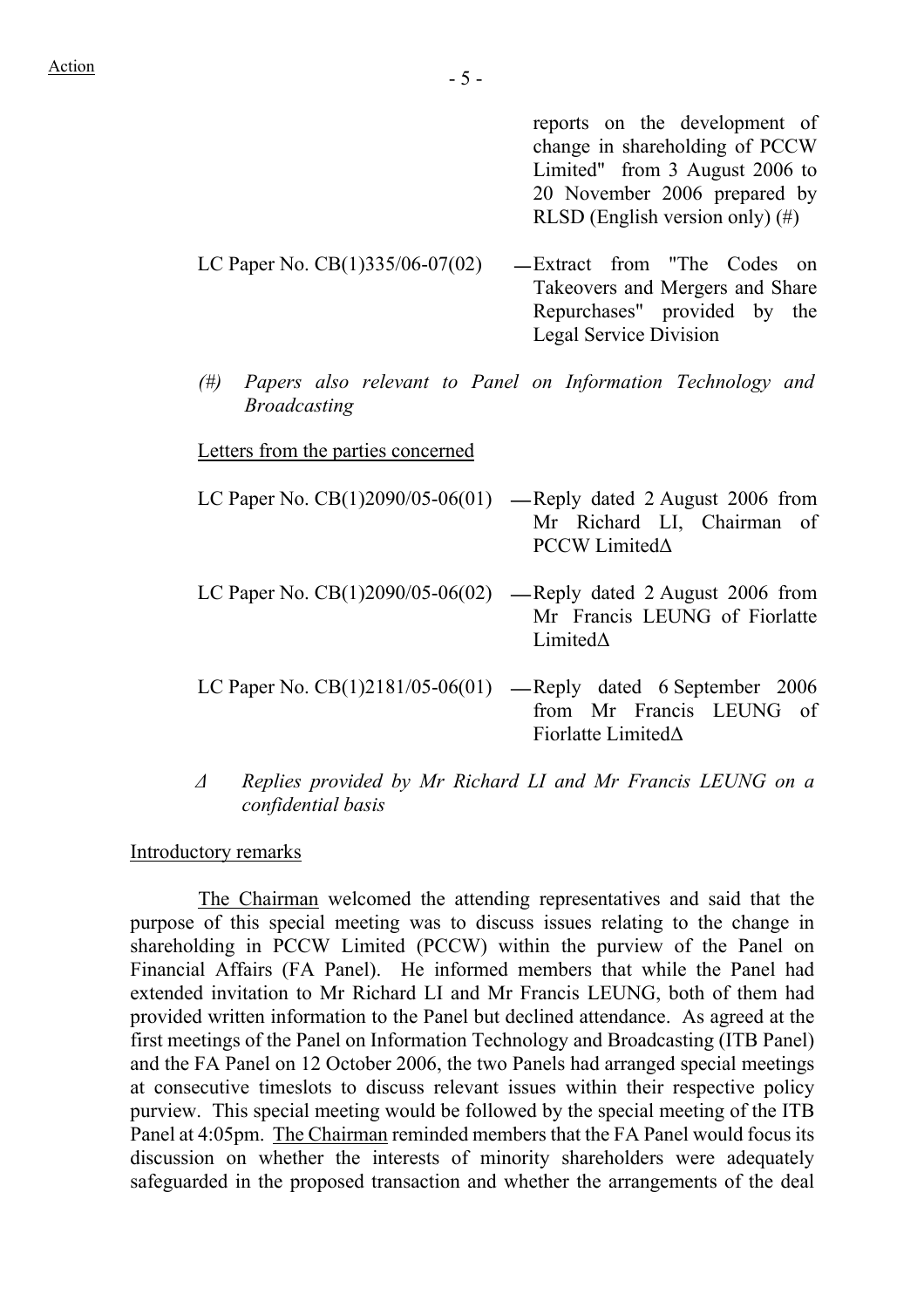were in compliance with statutory provisions and/or relevant codes applicable to listed companies. Issues relating to competition in the telecommunications market and cross-media ownership should be dealt with at the ensuing ITB Panel meeting.

Briefing by the Securities and Futures Commission and the Hong Kong Exchanges and Clearing Limited

2. At the invitation of the Chairman, Mr Brian HO, Executive Director (Corporate Finance) of the Securities and Futures Commission (ED(CF)/SFC), briefed members on the response of SFC to members' questions on issues relating to the change of shareholding in PCCW. He stressed that SFC could not comment on specific cases due to strict confidentiality obligations. ED(CF)/SFC advised that SFC would attempt to address members' concerns with reference to the regulatory principles of the following provisions/requirements:

- (a) provisions under Part XV of the Securities and Futures Ordinance (SFO) (Cap. 571) stipulating the disclosure of interests requirements for the protection of minority shareholders and investors of listed companies;
- (b) regulation of changes of control of listed companies as provided in the Code on Takeovers and Mergers and Share Repurchases (the Takeovers Code) under which a mandatory general offer had to be made to shareholders if any person, either alone or together with persons acting in concert, acquired 30% or more of the shares in a public company; and
- (c) requirements under the Rules Governing the Listing of Securities on The Stock Exchange of Hong Kong Limited (the Listing Rules).

3. At the invitation of the Chairman, Ms Christine KAN, Vice President (Listing Division), The Hong Kong Exchanges and Clearing Limited (VP(LD)/HKEx), gave a brief account of the role of HKEx in listing regulation. She pointed out that HKEx was essentially responsible for ensuring a fair, orderly and efficient market for the trading of securities in Hong Kong. HKEx discharged its listing-related functions through the enforcement of the Listing Rules. VP(LD)/HKEx advised that the transfer of ownership of shares in a listed company was normally not within the ambit of the Listing Rules as this was distinct from the sale of assets of a listed company and was not a "transaction by the listed issuer" for the purpose of the Listing Rules.

# Declaration of interests

4. The Chairman and Mr James TO declared that they held shares of PCCW. Mr Ronny TONG said that as some people had engaged financial consultants to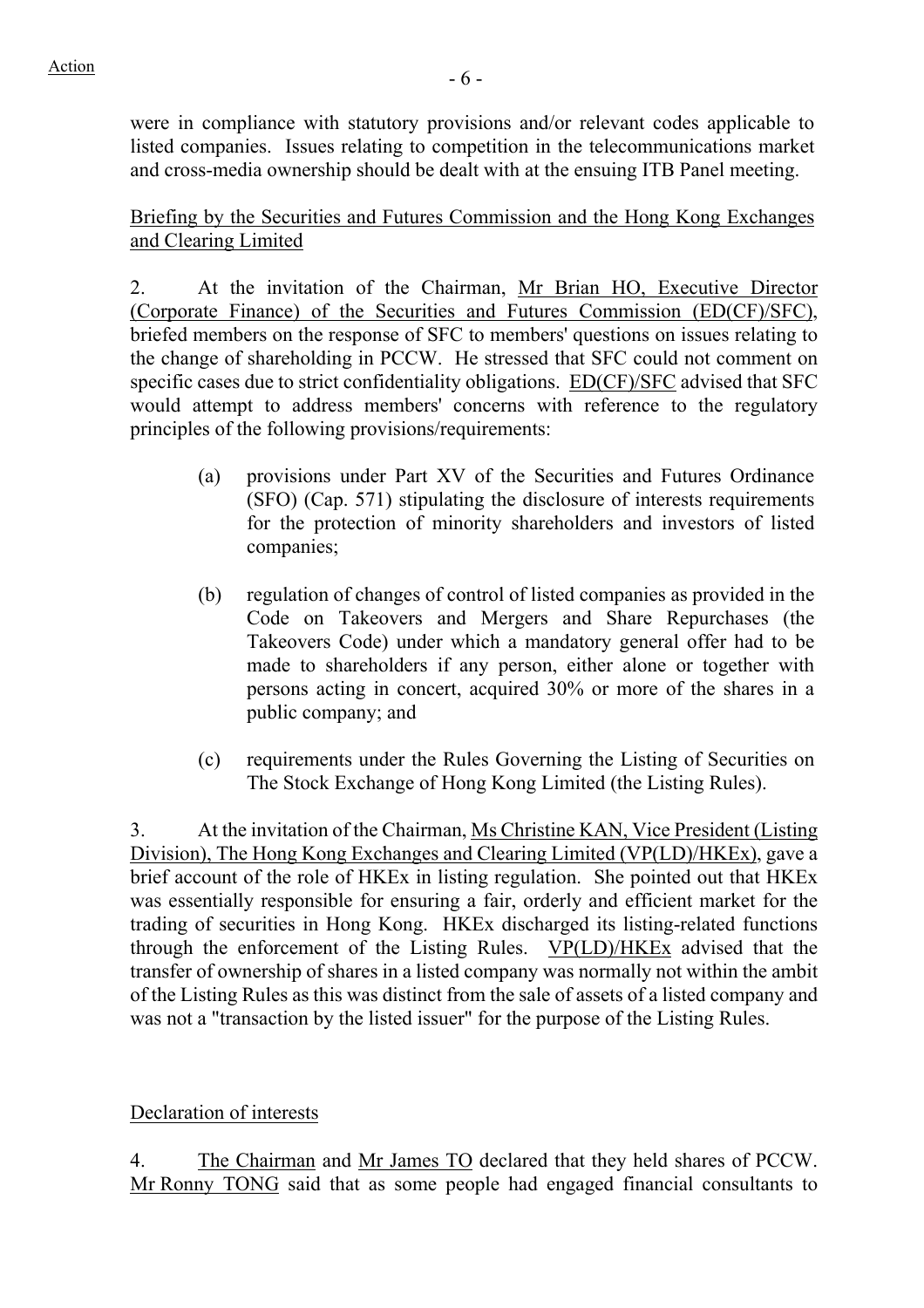manage their personal finance, they might not know readily whether their investment portfolios included shares of PCCW. In this connection, Mr TONG declared that he might be holding some shares of PCCW. Mr James TIEN, Mr Albert HO and Mr Jeffrey LAM also declared that they might be holding some shares of PCCW.

#### Discussion

5. Mr James TO asked whether Mr Richard LI's letter had been provided to the Panel on a confidential basis. In response, the Chairman advised that as requested by Mr Richard LI, his letter dated 15 November 2006 to the Panel (LC Paper No. CB(1)308/06-07(05)) would not be uploaded to the website of the Legislative Council (LegCo). The Clerk supplemented that in line with the usual practice, when the Panel invited any outside party to provide written information, the parties concerned would be advised that unless they raised objection, the written information provided would be made available to the media and the public and placed in the library and the website of LegCo. Apart from his request not to display his written reply on LegCo's website, Mr LI had not further requested the Panel to withhold circulation of his written reply to the Government/regulators and members of the public and the media observing this open meeting.

#### *Disclosure requirements for listed companies*

6. Mr James TO and Ms Emily LAU noted with concern the discrepancies in the information on the developments of the PCCW deal as provided in Mr Richard LI's letter dated 15 November 2006 and in Mr Francis LEUNG's statement dated 21 November 2006 (LC Paper No. CB(1)355/06-07(01)). In particular, Ms LAU considered that there was considerable confusion over whether Mr Richard LI had prior knowledge of Mr LI Ka-shing's involvement in the deal. In this connection, Mr TO and Ms LAU enquired whether investigation had been or would be conducted by SFC on the possible impact of such confusing information, in particular on minority shareholders and small investors. Ms LAU was further concerned that the dissemination of such confusing information would have an adverse impact on Hong Kong's reputation as an international financial centre.

7. While SFC would not comment on specific cases, ED(CF)/SFC advised that the release of conflicting or misleading information by listed companies was of regulatory concern to SFC. He further explained that under the current regulatory regime, the disclosure of information by listed companies was mainly governed by the Listing Rules, the Takeovers Code and SFO. For example, provision of false or misleading information might amount to a breach of section 384 of SFO. He assured members that where the disclosure of information by listed companies had failed to comply with the provisions/requirements administered by SFC/HKEx, the respective regulator would conduct the necessary investigation and take enforcement actions against the persons concerned. Nevertheless, ED(CF)/SFC pointed out that while the relevant legislation or regulatory code imposed certain disclosure obligations on listed companies, a listed company was at liberty to provide information beyond the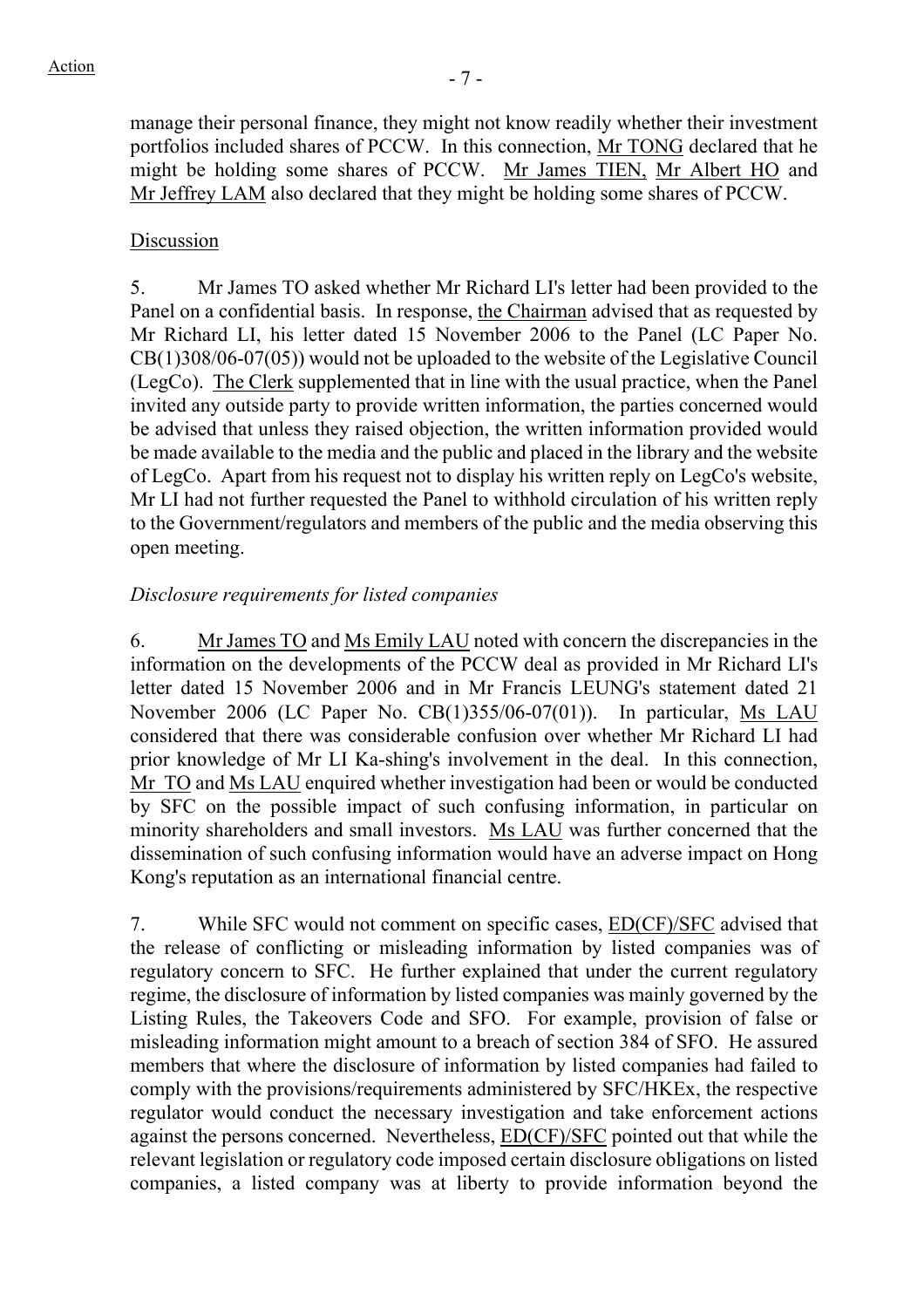prescribed scope on a voluntary basis. Notwithstanding, SFC would take appropriate follow-up action where the information provided on a voluntary basis caused undue movements in share prices and/or resulted in the establishment of a false market in the company's securities; or where it rendered the information provided in accordance with statutory or other requirements to become false, misleading or incomplete due to the omission of material facts.

8. Noting from the paper provided by SFC and HKEx (LC Paper No. CB(1)308/06-07(01)) that "Whilst the Exchange Listing Rules do not specifically require disclosure of financing arrangements for acquisitions of substantial interests in listed companies, listed issuers are nevertheless subject to a general requirement to ensure announcements are accurate and complete in all material respects and not misleading or deceptive", Ms Emily LAU enquired about the application of the said requirement on the disclosure of information relating to the proposed sale of shares of PCCW and whether HKEx had conducted investigation into the compliance or otherwise with this requirement. Mr SIN Chung-kai expressed similar concern. He was particularly concerned about the release of certain information which would likely influence price movements of the shares and would therefore affect the interests of minority shareholders and small investors.

9. In reply, VP(LD)/HKEx said that HKEx was also bound by the confidentiality obligation under section 378 of SFO and therefore could not comment on a specific case. VP(LD)/HKEx advised that under rule 13.09 of the Listing Rules, a listed issuer had the general obligations to disclose any necessary information relating to the group (i) to enable shareholders and the public to appraise the position of the group; (ii) to avoid the establishment of a false market in its securities and (iii) which might be reasonably expected materially to affect market activity in and the price of its securities. VP(LD)/HKEx assured members that HKEx would monitor the disclosure of information by listed issuers having regard to the materiality of the information, and would make enquiries with the issuers concerned where appropriate and necessary, as well as take appropriate follow-up or enforcement actions where there were breaches of the requirements under the Listing Rules.

10. Noting the response of VP(LD)/HKEx, Mr SIN Chung-kai and Mr Albert HO sought clarification as to whether HKEx was also bound by the secrecy requirements under section 378 of SFO in the same way as SFC and if yes, the relevant provisions in the section applicable to HKEx. Mr HO requested SFC/HKEx to provide further advice on the application of section 378 of SFO in writing after the meeting.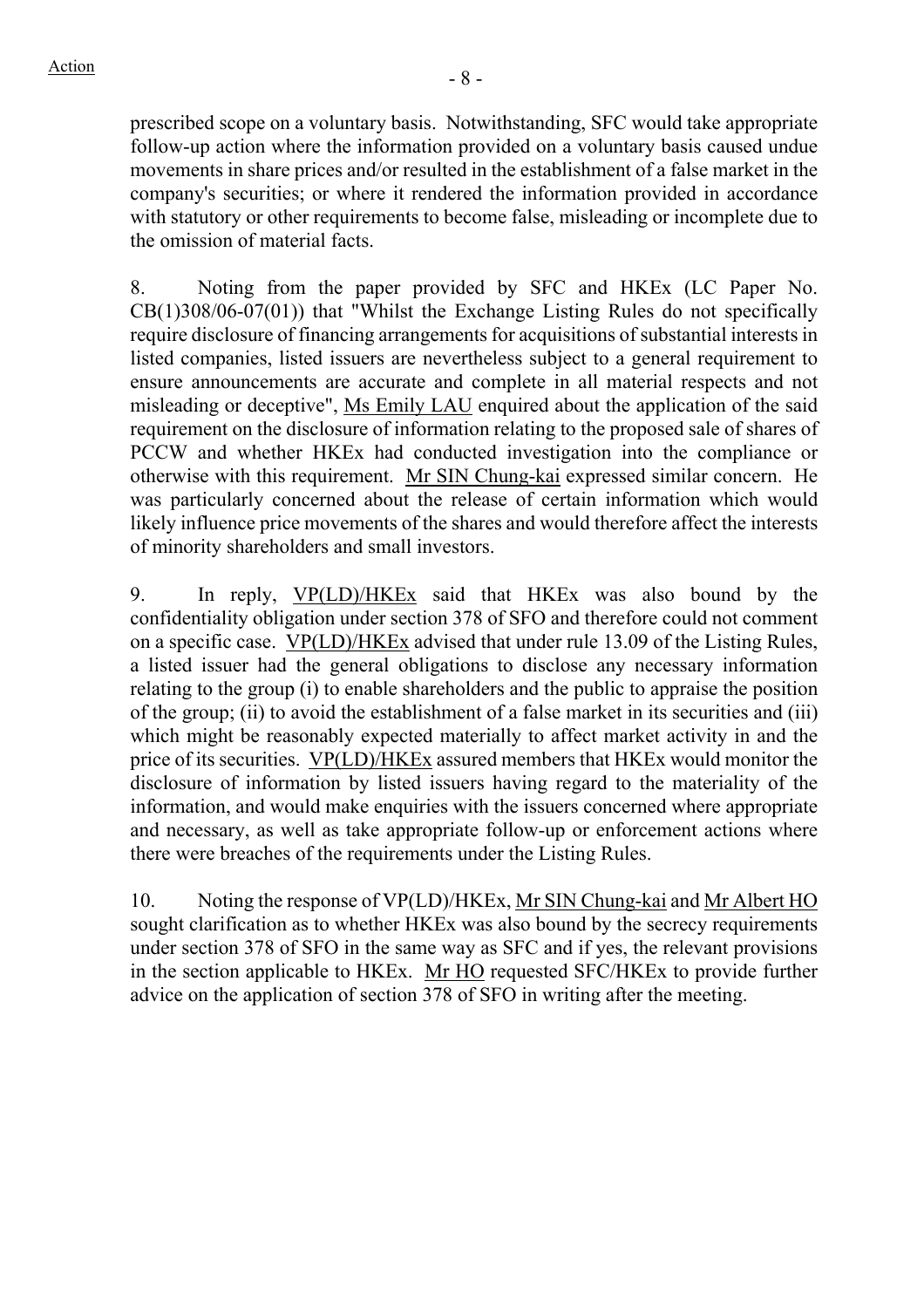11. To address members' concern about the discrepancy in the information provided in Mr Richard LI's letter to the Panel dated 15 November 2006 and Mr Francis LEUNG's statement dated 21 November 2006, SFC and HKEx were invited to advise the Panel of the following, where practicable:

- (a) whether investigation had been carried out on the compliance or otherwise with the general requirement in paragraph 8 above by parties concerned in making public announcements relating to the proposed sale of shares of PCCW;
- (b) if the answer to (a) above was in the affirmative, to provide the Panel with the findings of the investigation and to address members' concern about whether the interests of minority shareholders of PCCW had been adequately safeguarded; and
- (c) if SFC/HKEx decided against disclosing the information requested in (a) and (b), the statutory basis or policy consideration for such a decision.

12. Noting that information on details of the proposed transaction, notably the source of funding for the purchase of PCCW's shares, had not been disclosed by Fiorlatte Limited during the initial announcement of the deal, Miss TAM Heung-man doubted whether and how the interest of small investors could be adequately safeguarded under the existing disclosure regime.

13. In response, ED(CF)/SFC explained that generally, the Takeovers Code did not apply to acquisitions of less than 30% of voting rights. Hence, the requirement on disclosure of detailed information such as the source of funding would only apply where the proposed acquisition would trigger a mandatory general offer or where the acquirer made a voluntary offer. He advised that a full disclosure regime was provided under Part XV of SFO, including the duty of disclosure on a person who acquired an interest in 5% or more of the shares in a listed company. ED(CF)/SFC assured members that the existing disclosure requirements under the Takeovers Code and SFO were on a par with international regulatory standards and comparable to those of leading international financial centres. As regards the requirement on disclosure of the source of funding in respect of any proposed acquisition of a listed company's shares, VP(LD)/HKEx said that she was not aware of any such requirement under the listing rules or listing regulations in other jurisdictions.

14. Mr James TO referred members to his letters dated 23 November 2006 tabled at the meeting (LC Paper Nos. CB(1)371/06-07(01) and (02) issued on 24 November 2006), which set out further questions for the response of Mr Richard LI and Mr Francis LEUNG. Mr TO suggested and members agreed that the Panel should forward the questions in the two letters to Mr LI and Mr LEUNG for their written responses.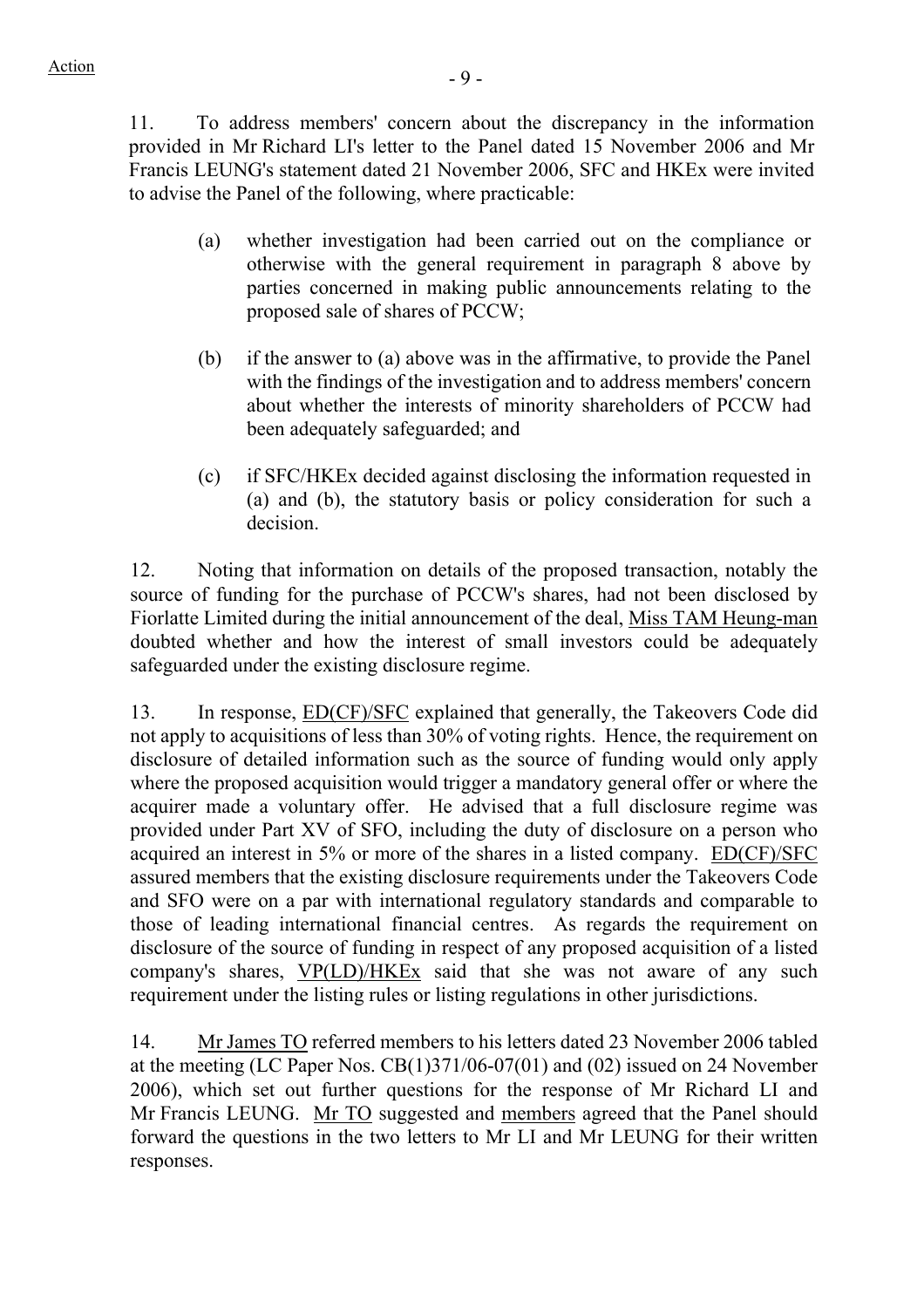(*Post-meeting note*: Mr James TO's letters were forwarded to Mr Richard LI and Mr Francis LEUNG respectively on 25 November 2006. Mr LEUNG's reply dated 1 December 2006 and Mr LI's reply dated 7 December 2006 were issued to members under restricted cover vide LC Paper Nos. CB(1)426/06-07(01) and CB(1)490/06-07(01) on 4 and 12 December 2006 respectively. The press statement of 30 November 2006 provided by Mr LEUNG was also issued to members vide LC Paper No. CB(1)424/06-07(01) on 4 December 2006.)

# *Changes of control of listed companies regulated by the Takeovers Code*

15. Noting that Fiorlatte Limited had reached agreement with LI Ka Shing Foundation Limited and LI Ka Shing (Canada) Foundation for the two foundations to acquire 10% and 2% of PCCW's shares respectively, Miss TAM Heung-man was concerned about the possible influence that Mr LI Ka-shing might exert on the operation of PCCW through shareholdings by the two foundations.

16. In response, ED(CF)/SFC advised that according to the definition of "acting in concert" in the Takeovers Code, an individual and the foundations established under his name and controlled by him would fall within class (8) of persons presumed to be acting in concert with others in the same class unless the contrary was established. He however pointed out that the requirements under the Takeovers Code for a mandatory general offer would not apply unless the persons acting in concert collectively acquired 30% or more of the voting rights of the listed company.

17. Noting the definition of "control" in the Takeovers Code as 30% or more of the voting rights of the listed company, Miss TAM Heung-man was concerned whether the Administration and/or SFC would review the appropriateness or otherwise of the existing threshold with a view to achieving better protection for minority shareholders.

18. In reply, ED(CF)/SFC advised that the threshold of "control" in respect of the mandatory general offer obligations under the Takeovers Code had been reduced from 35% to 30% in 2001 following a comprehensive review by SFC. The existing 30% triggering level was in line with that adopted by other jurisdictions including the United Kingdom, the Mainland and Singapore. The level stipulated in the Takeovers Code was lower than the requirements in Malaysia (33%) and South Africa (35%). In the United States, there was no similar requirement to trigger a mandatory general offer.

19. The Principal Assistant Secretary for Financial Services and the Treasury (Financial Services) (PAS(FS)) echoed ED(CF)/SFC's view that the existing 30% triggering level was comparable to that adopted by major overseas regulators. Moreover, SFC had been keeping the regulatory requirements under regular review in tandem with international trends and market developments. On the latest review findings, PAS(FS) advised that amendments had been made to the Takeovers Code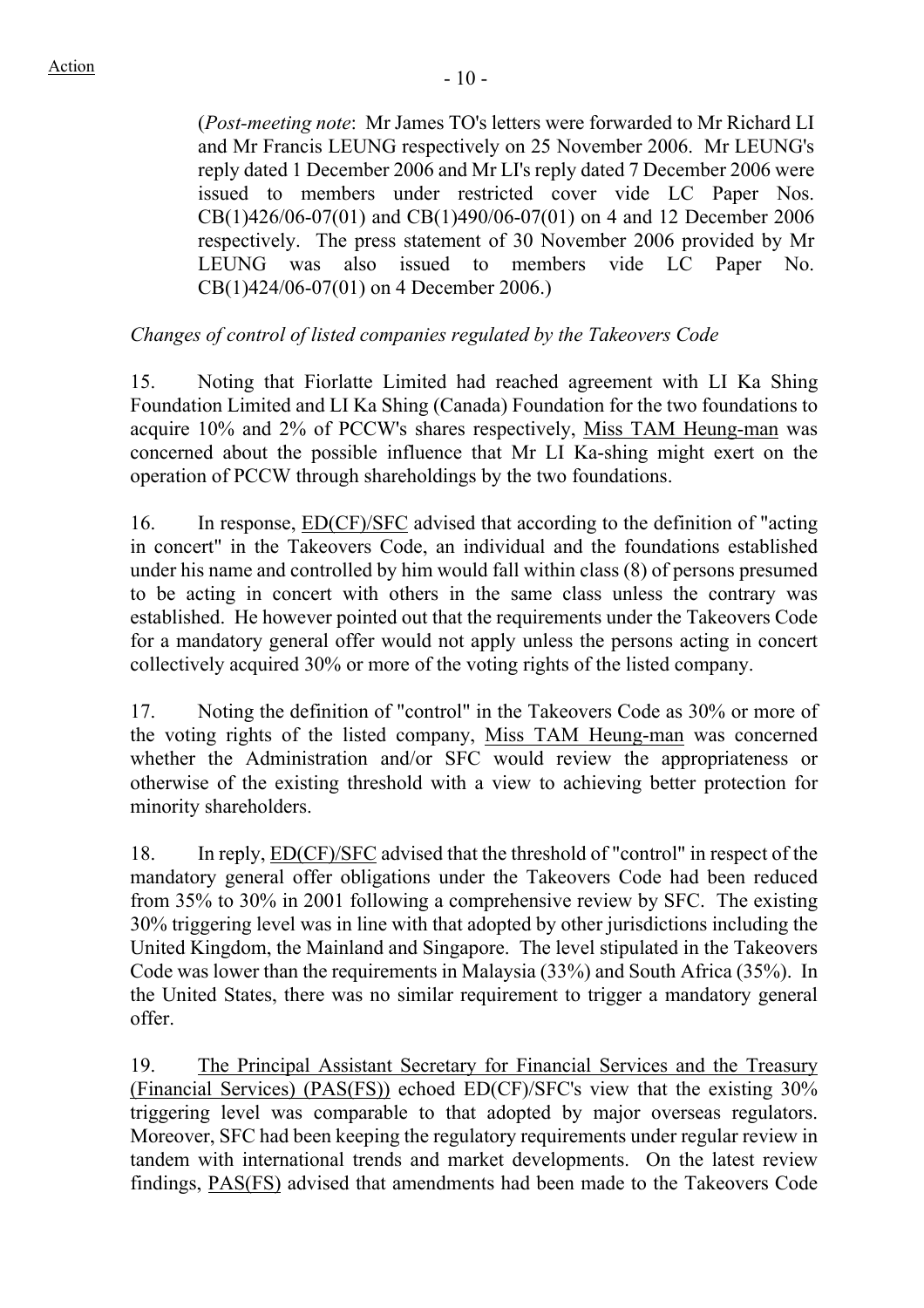after the last review by SFC having regard to comments collected during market consultations, and a report on the review had been published. ED(CF)/SFC added that in addition to the aforesaid review of the Takeovers Code conducted in 2004, SFC would review various issues covered by the Takeovers Code from time to time.

20. Mr Ronny TONG noted that according to the press release issued by Fiorlatte Limited on 12 November 2006, the Takeovers Executive of SFC (the Executive) had ruled that there was no sufficient evidence to conclude that Mr Francis LEUNG, Mr LI Ka-shing and Mr LI's two charity foundations were acting in concert in respect of the PCCW deal. In this connection, Mr TONG was concerned whether investigation had been conducted by SFC on whether the parties concerned had been holding shares of PCCW prior to the deal. Given that the proposed acquisition fell short of the 30% threshold, Mr TONG questioned the need for making the ruling, unless the regulator had reasons to believe that the parties concerned were already holding shares of PCCW before the deal and hence, any additional acquisition might trigger the mandatory general offer requirement.

21. While SFC was not in a position to comment on a specific case, ED(CF)/SFC gave a brief account on how the Executive dealt with an application for a ruling under the Takeovers Code. He advised that where there was any doubt as to whether a proposed course of action was in accordance with the Takeovers Code, the parties concerned might consult the Executive or seek the ruling of the Executive by submitting an application in accordance with the Code. The Executive would review the contents of the application and consider the relevant facts and circumstances. Where necessary, the Executive might request for additional information or seek information from other interested parties before making a ruling. The Executive would grant the ruling based on the representations made and information reserved. However, if any of the information provided or representations made was found to be misleading or there was any further material development, the ruling granted might be invalidated. The parties to the transaction might disclose the Executive's ruling to provide information to the market or to provide greater certainty to the status of the proposed transaction. ED(CF)/SFC nevertheless pointed out that notwithstanding the Executive's ruling, it would be the commercial decision of the applicant and parties concerned as to whether the proposed transaction should be proceeded with.

22. Referring to the definitions of "acting in concert" in the Takeovers Code, Mr Ronny TONG noted that an individual with his close relatives and a person providing finance or financial assistance to any person in connection with an acquisition of voting rights would be presumed to be acting in concert. In this connection, Mr TONG enquired whether persons in the following scenarios would be presumed to be acting in concert thereby triggering a mandatory general offer under the Takeovers Code:

(a) a father already holding 10% of voting rights of a listed company acquired 20% from his son (who formerly held 30% of the company's shares before the acquisition); and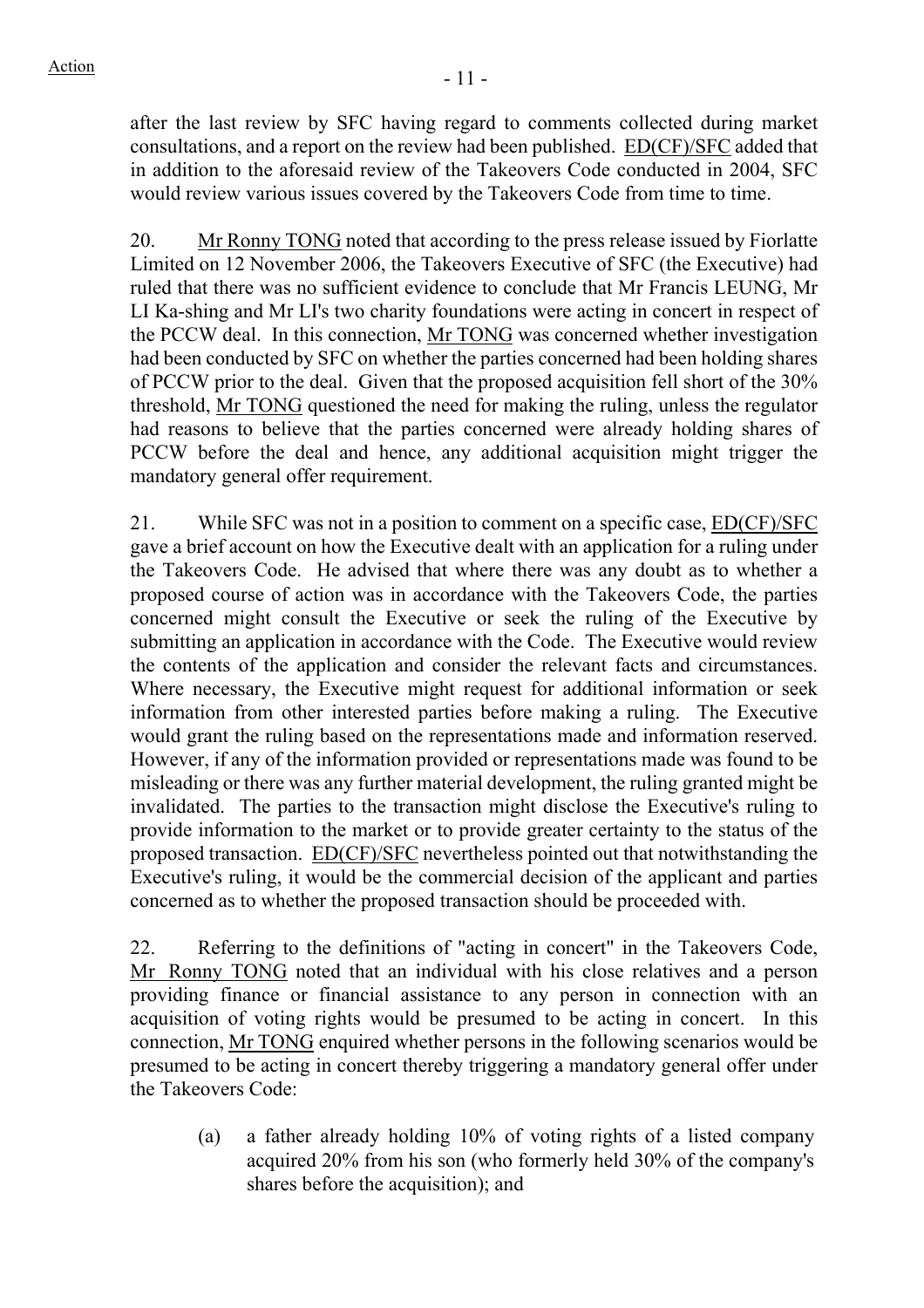(b) the father in (a) above, instead of acquiring 20% of voting rights directly from his son, provided a loan to or financed his friend for the acquisition with an agreement to on-sell 10 % of such rights to the father.

23. In response, ED(CF)/SFC advised that while the father, his son and his friend in (a) and (b) above would be presumed to be acting in concert unless the contrary was established, whether or not the acquisition described by Mr Ronny TONG above would trigger a mandatory general offer would depend on the circumstances of the case. ED(CF)/SFC referred members to Note 6 to Rule 26.1 of the Takeovers Code and pointed out that the concept of persons acting in concert recognized a group as being the equivalent of a single person. As such, if the father and son in (a) and (b) above were collectively holding 30% or more of voting rights before the acquisition, the proposed transfer of voting rights would not trigger a mandatory general offer unless there was a change in leadership of the group. In any case, the acquisition of voting rights by one member in a group from another member would not trigger a mandatory general offer unless the proposed acquisition resulted in the collective holding of 30% of voting rights by the group as a whole.

24. Mr Albert HO cited another example under which parties A and B were holding 10% and 20% of the voting rights in a listed company respectively and B reached an agreement with another party C, for the latter to acquire 10% voting rights from A and then on-sell 5% to B. In this connection, Mr HO enquired whether B and C would be presumed to be acting in concert so that their collective holding of 30% of voting rights after the acquisition would trigger a mandatory general offer under the Takeovers Code.

25. ED(CF)/SFC referred members to Note 7 to Rule 26.1`of the Takeovers Code and advised that where the transaction involved the acquisition of a part only of the holding, the Executive would have to make a judgment on whether the arrangement would allow the purchaser to exercise a significant degree of control over the retained voting rights of the vendor, subject to the circumstances of each individual case and having regard to the four points set out in Note 7 (a) to (d), including whether the vendor was an "insider"; whether there was a payment of very high price for the voting rights and whether the purchaser of a substantial holding would press for representation on the company's board etc. As to the example cited by Mr Albert HO above, ED(CF)/SFC advised that as B would be holding 25% of voting rights after the acquisition, a mandatory general offer would not be triggered unless there was sufficient evidence that arrangement had been made between B and C which effectively allow B to exercise a significant degree of control over the 5% voting rights retained by C. In making a judgment, the Executive would also take into account other factors such as the public undertaking, if any, made by B that the acquisition would not result in change in control of or in B having control over the listed company.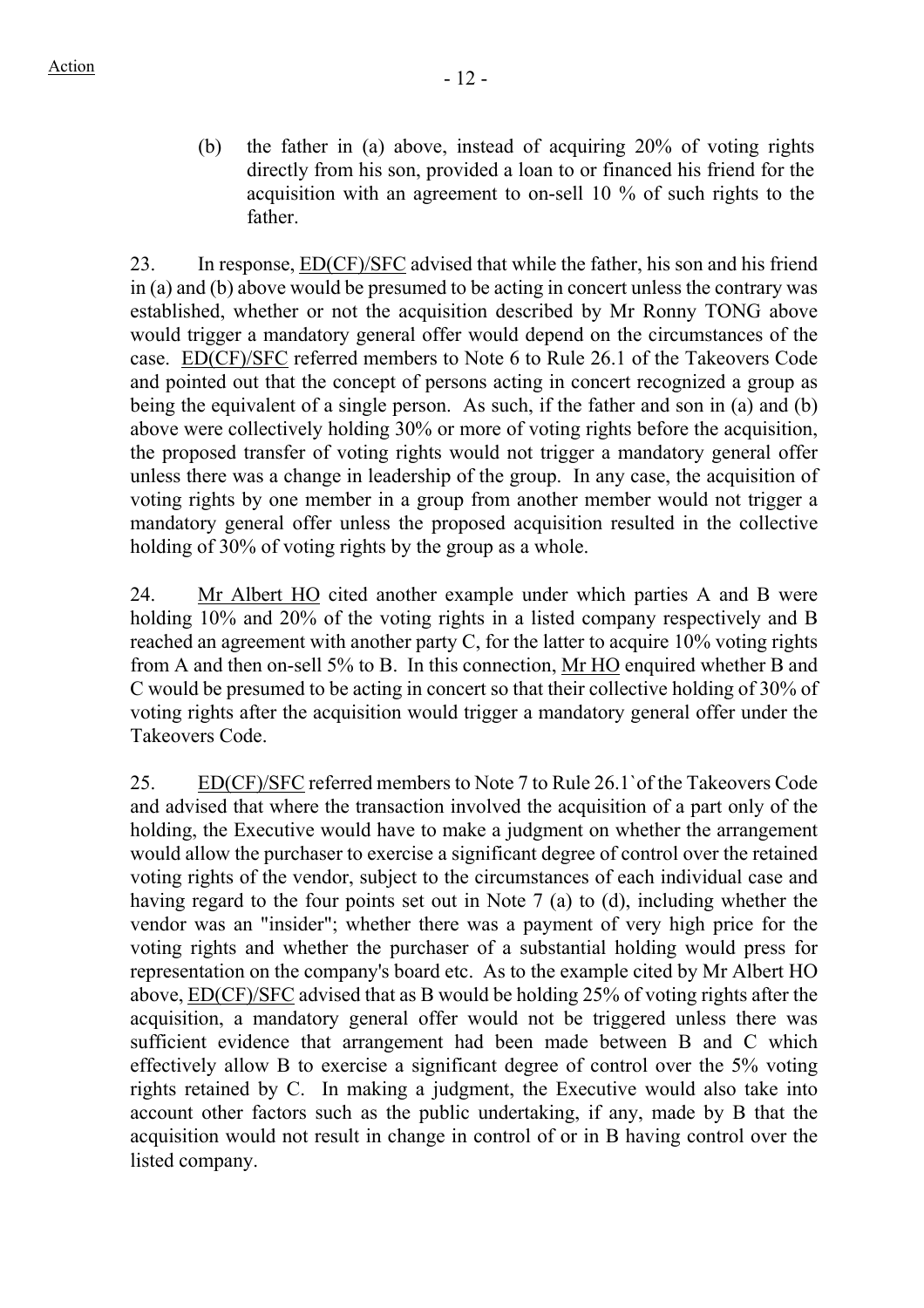## *Transparency of regulatory and enforcement actions*

26. Noting that SFC was bound by the secrecy requirements under section 378 of SFO, Mr Albert HO doubted whether the provision would still apply in respect of specific information on a case which had already been made available to the public. In this connection, Mr HO sought SFC's comments on whether there was any false or misleading information in the announcement issued by Fiorlatte Limited on 12 November 2006 on the Executive's ruling, i.e. there was no sufficient evidence to conclude that Mr Francis LEUNG, Mr LI Ka-shing and his charity foundations were parties acting in concert. Mr James TO expressed similar concern and sought clarification on details of the ruling, in particular whether the parties had been found to be acting in concert but a waiver had been granted by the Executive.

27. In this connection, ED(CF)/SFC explained that according to the legal advice given to SFC, the secrecy requirements under section 378 of SFO applied generally to any matter that had come to the knowledge of SFC in relation to its work. SFC therefore could not comment on details of a specific case. As to the accuracy or otherwise of the Executive's ruling as stated in Fiorlatte Limited's announcement of 12 November 2006, he advised that in general, the applicant or parties concerned should disclose the ruling by the Executive in its original terms, including information on the waiver, if such was granted. Where the public announcements made by the parties concerned contained false or misleading information, the Executive would take appropriate actions to follow up. ED(CF)/SFC reiterated that the ruling granted by the Executive might be invalidated if any of the information provided or representations made was found to be misleading or there was any further material development.

28. Referring to PCCW's Announcement on the proposed sale of shares dated 10 July 2006, Mr Ronny TONG noted that Mr Francis LEUNG had confirmed, inter alia, that he was acting in his own capacity and was not acting in concert with any other shareholders to obtain or consolidate control of PCCW and that Fiorlatte Limited was wholly owned by him. In the light of the subsequent development of the proposed sale, notably the binding agreements reached between Fiorlatte Limited, Telefonica and the two charity foundations established under the name of Mr LI Ka-shing, Mr TONG was gravely concerned that the announcement of 10 July 2006 might contain some false or misleading information. In this connection, Mr TONG enquired whether SFC had conducted any investigation or taken follow up actions. Ms Emily LAU also referred to the binding agreements for the on-sale of PCCW's shares between Fiorlatte Limited and relevant parties and enquired about the Executive's view on such an arrangement in reaching the ruling.

29. While SFC could not provide details of individual cases, including the action taken on specific cases, ED(CF)/SFC assured members that the Enforcement Division of SFC would spare no effort in taking enforcement actions, where appropriate, in accordance with the statutory power conferred under section 384 of SFO to protect the interest of investors in the event of provision of false or misleading information by any persons. As to how the Executive reached his ruling, ED(CF)/SFC advised that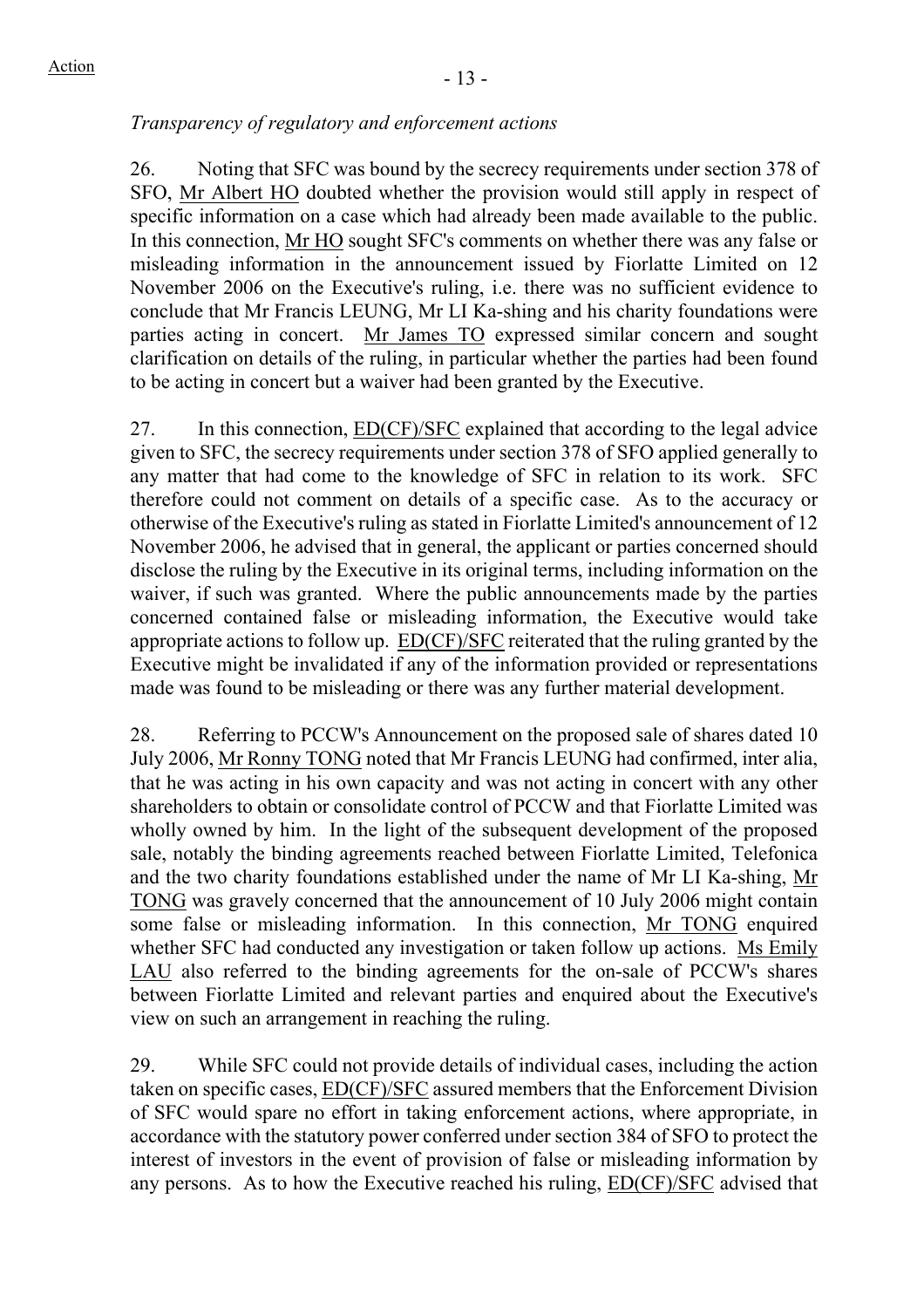the Executive would act in accordance with the Takeovers Code and take all relevant factors into consideration in making a judgment.

30. Recapping the evolution of the deal from the initial plan for divestment of PCCW's telecommunication and media-related assets to potential foreign buyers (Australian investment bank Macquarie Group and US-owned firm TPG-Newbridge) to the sale of shares to a local buyer (Fiorlatte Limited wholly owned by Mr Francis LEUNG), Mr Albert HO highlighted that the unusual development of the case (including the subsequent announcement by Mr Francis LEUNG about the on-sale arrangements of PCCW's shares) had raised public concern about the impartiality of SFC in conducting investigation and taking enforcement actions. Hence, Mr HO considered that the timely disclosure of information by SFC on its investigation was crucial to inspiring public confidence in the credibility and impartiality of SFC as the market regulator. Ms Emily LAU shared a similar view.

31. On the transparency of the Executive's decisions, **ED(CF)/SFC** referred to the provision under 16.3 of the Introduction of the Takeovers Code which allowed the Executive to publish its important rulings and interpretations of the Takeovers Code and the reasons for them, subject to confidentiality considerations, so that its activities might be understood by the public. In this regard, members urged SFC to seriously consider publishing the ruling of the Executive in respect of the PCCW deal and the underlying reasons to allay public concerns about the case. ED(CF)/SFC took note of members' view for consideration.

32. Mr SIN Chung-kai considerd that the proposed transaction had aroused much public concern. Notwithstanding that SFC was bound by the secrecy requirements under section 378 of SFO, Mr SIN enquired whether SFC could disclose information on a specific case under exceptional circumstances, such as when public interest was at stake.

33. ED(CF)/SFC said that while follow-up action, such as when the investigation resulted in prosecution in specific cases, would be known to the public in due course, SFC was generally bound by the secrecy obligation under section 378 of SFO in the course of its work, including the conduct of investigation. Nevertheless, he advised that there were provisions under section 378 of SFO allowing the disclosure of information in the possession of SFC under certain circumstances and having satisfied certain conditions including public interest. SFC would also give due regard to other relevant factors such as the impact of such disclosure on share prices and the appointment of liquidator in some cases.

34. In this connection, PAS(FS) drew members' attention to section 378(3)(a) of SFO which provided that SFC might disclose information in the form of a summary so compiled as to prevent particulars relating to the business or identity, or the trading particulars, of any person from being ascertained from the summary. She added that this arrangement was similar to that for the disclosure of information by the Process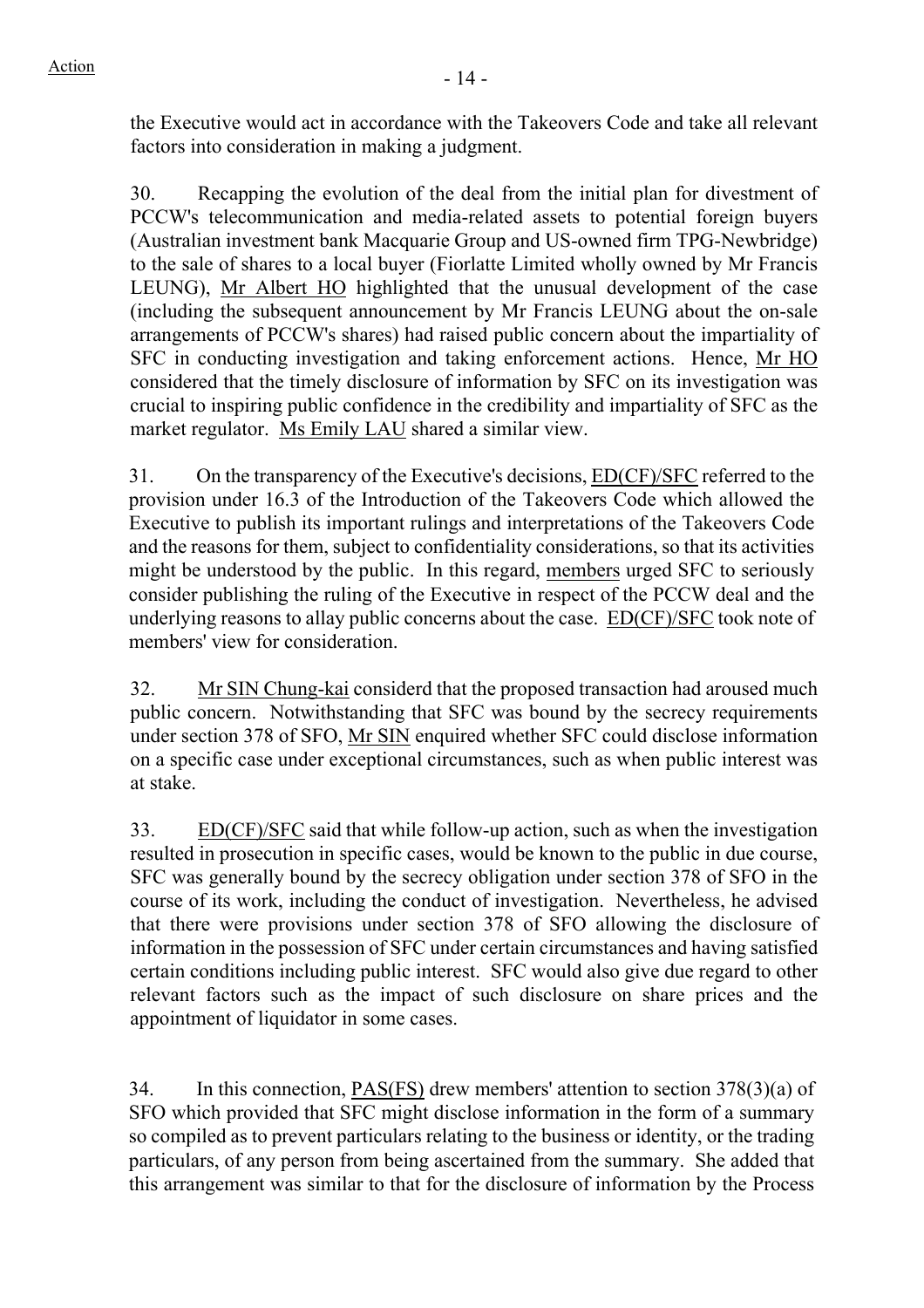Review Panel of SFC. At members' request, ED(CF)/SFC undertook to provide written information to the Panel on the policy intent and interpretation of section 378 of SFO, including the application of the said section on cases where public interests were at stake. Mr HO and Mr SIN also requested the Administration/regulators to provide information on why HKEx was within the meaning of "specified person" as defined in section 378 of SFO. The Chairman also invited ALA6 to provide input, if necessary.

(*Post-meeting note*: The paper prepared by the Legal Service Division of the Secretariat (LC Paper No. LS25/06-07) in response to the Chairman's request in paragraph 34 above was circulated to members vide LC Paper No. CB(1)635/06-07 on 4 January 2007.)

35. Ms Emily LAU enquired about the circumstances under which the investigation results of SFC and HKEx would be made available to the public and whether there was any information which SFC and HKEx could share with the public and LegCo regarding the action they had taken or were taking in relation to the PCCW deal.

36. In response, ED(CF)/SFC confirmed that SFC would act in accordance with section 378 (3) of SFO when considering whether or not information in its possession should be disclosed. VP(LD)/HKEx explained that in general, if investigation revealed that there was an identified breach of the Listing Rules, HKEx might impose sanctions on the listed issuer ranging from private reprimands to public censure by way of public announcements in newspapers. While the matters relating to the proposed sale of PCCW's shares was outside the ambit of the Listing Rules, VP(LD)/HKEx stressed that in relation to price sensitive information, HKEx would continue to monitor material information announced by listed issuers.

(*Post-meeting note*: The information required in paragraphs 10, 11, 31 and 34 above provided by SFC and the Stock Exchange of Hong Kong was issued to members vide LC Paper No. CB(1)531/06-07(01) on 15 December 2006.)

# *Offer of special payment to PCCW shareholders*

37. Referring to the proposed special payment of HK\$0.33 to 0.38 per public share to be made by Pacific Century Diversified Limited to holders of public shares of PCCW, Mr Albert HO was concerned whether the offer was legally binding; and whether and how the interests of minority shareholders would be adequately safeguarded if ultimately, the offer was not honoured.

38. In reply, ED(CF)/SFC said that in principle, a shareholder might make a no-strings gift to other selected shareholders. In the absence of a breach of the relevant rules and regulations (such as the insider dealing provisions), the regulator would not normally have a role in such action. However, a shareholder making the offer and announcing information on the offer should be mindful of the provisions on